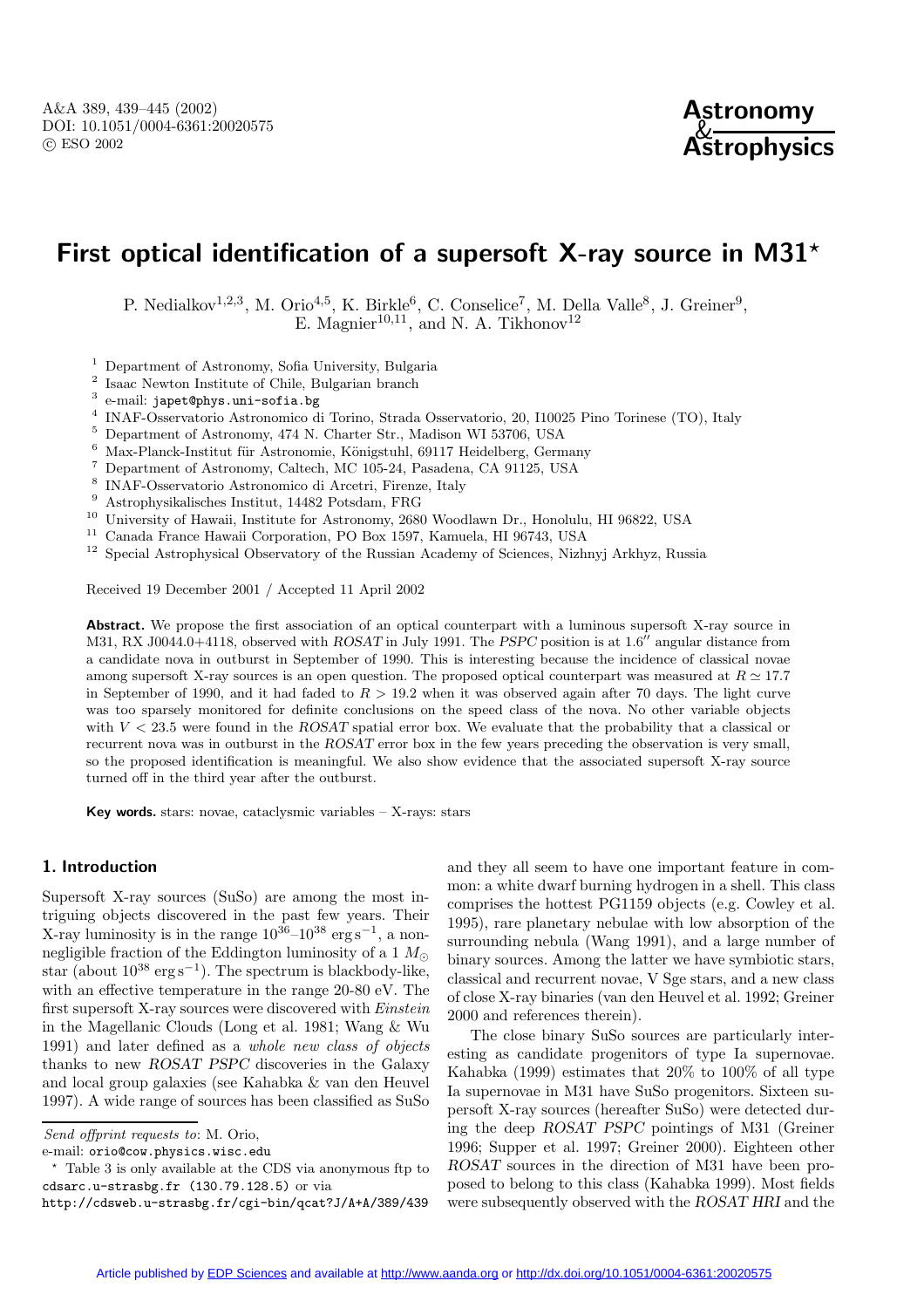positions are precise within 10–15 arcsec. It is crucial to determine the precise nature of this population and whether it is associated with M31. Yet, only nine of the sources have been scheduled for Chandra observations. which will yield arcsecond precision if the sources are not transient. Foreground sources (especially cataclysmic variables of the AM Her type, which can be as "soft" as SuSo but at least two order of magnitudes less luminous) have been excluded by Greiner et al. (1996). Some sources may be background AGN or large-amplitude outbursts of supersoft X-ray emission in active and non-active background galaxies, which have been interpreted as tidal disruption events (Komossa & Greiner 1999).

However, the number of fore- and background sources in the direction of M31 is limited, and the majority of objects in the field belong to the M31 population (at least among the original 16 SuSo identified in the deep pointings). SuSo physically belonging to M31 can be detected easily, due to the lack of strong interstellar absorption, and to the high bolometric luminosity which peaks in the supersoft X-ray range. Most other SuSo were detected in the Magellanic Clouds and not in the Galaxy (see Orio et al. 1994, 1997; Greiner 2000 and references therein). The only way to know whether one specific source belongs to M31 is to identify and study the optical counterpart.

#### **2. Classical and recurrent novae in M31**

Extrapolating from  $V \simeq 11$  for the brightest SuSo in the Galaxy and  $V > 17$  in the Magellanic Clouds, we conclude that SuSo which belong to M31 are not expected to be brighter than optical magnitude  $V \approx 22$ , unless they are classical or symbiotic novae shortly after the optical outburst. Novae in M31 are known to have maximum magnitude in the range  $V = 16-18$  (e.g. Rosino 1964a and b). The largest fraction of M31 novae peak around the low end of this range, and are mostly slow novae (see Capaccioli et al. 1989). As long as there is no precise Chandra position, we need to rely only on characteristics like very "blue" colour indexes, optical variability, and especially bright emission lines to identify the counterparts (see the studies of sources in the Magellanic Clouds, like Orio et al. 1997).

Classical and recurrent novae in outburst, because their brightness at maximum singles them out, are the easiest super-soft X-ray sources to identify optically in M31. However, up to now only 5 out of 120 known novae observed with *ROSAT* and other X-ray observatories in the Galaxy and Magellanic Clouds have been observed to turn into SuSo (Orio et al. 2001). Out of 120 novae observed with *ROSAT*, 44 had an outburst in the previous 10 years. Even if a fraction of Galactic novae might have been affected by huge interstellar absorption, and very few observations were repeated, the present statistics indicate only ≈10% of classical and recurrent novae turn into supersoft X-ray sources for at least few years (see Orio et al. 2001). If this is confirmed, we must conclude that, in most nova systems, the white dwarf does not retain part of the accreted mass after each outburst, a condition necessary for it to become a type Ia supernova (at least for most type Ia SNe progenitor scenarii, see Yungelson & Livio 1998). What is special and distinct about this sub-class of novae which do not expel all the accreted mass? In order to understand this issue, it is very important to broaden the statistics by studying the large number of M31 objects and identifying the novae among them.

The observed classical nova rate in M31 is 20 year<sup>-1</sup>. Once it is corrected for extinction and other observational bias, the "true" nova rate turns out to be about  $29 \pm 4$  year<sup>-1</sup> (Capaccioli et al. 1989). Since the 34 SuSo candidates were observed in deep pointings that lasted for  $\approx$ 2 years, we might have had about 60 novae in that time span, most of them concentrated in the bulge. However, the detection efficiency of SuSo in the bulge is reduced compared with the disk, since source crowding makes it difficult to extract the X-ray spectrum using the *ROSAT PSPC* data. This bias away from the bulge will further reduce the chance of detecting a SuSonova in M31. As a matter of fact, among 10 optically identified SuSo in the Magellanic Clouds, only one was a classical nova and another one a symbiotic nova. The detection rate of SuSo-novae in M31 will necessarily be lower than in the Magellanic Clouds which do not suffer the source crowding bias. Therefore, we do not expect a very large fraction of SuSo-novae in the M31 sample, but we definitely expect a few. The XMM transient XMMU J004319.4+411759 has tentatively been proposed to be a classical nova (Trudolyubov et al. 2001), even if the optical nova counterpart has not been found. Along with persistent SuSo, several transient sources exist both in the Magellanic Clouds and M31 (e.g. White et al. 1995; Orio et al. 1997) but they may not all be novae, specially considering that the Magellanic Clouds have been constantly monitored to discover nova outbursts in the last 50 years (see Orio et al. 1997 and references therein). According to Yungelson et al. (1996) and Kahabka & Ergma (1997), other transient SuSo should exist which are not classical or recurrent novae.

# **3. The ROSAT X-ray observations of RX J0044.0+4118**

In this article we propose a classical nova as the optical counterpart of a SuSo discovered with *ROSAT*. RX J0044.0+4118 (or 2RXP J004404.8+411820) was detected in a *PSPC* exposure of M31, done in July 1991 for about 25 ksec (Supper et al. 1997). The count rate we obtain, in agreement with Supper et al. (1997), is  $0.00252 \pm 0.00039$  cts s<sup>-1</sup>. The software we used for the data analysis is EXSAS (see Zimmermann et al. 1994). The field was observed again for very short pointings with the *ROSAT PSPC* in July 1992, January 1993 and August 1993. Superimposing the images Supper (2001, private communication) obtains a 2  $\sigma$  upper limit  $\leq 0.0008 \text{ cts s}^{-1}$ . Therefore, the flux had dropped by at least a factor of ≈4 during the third year post–outburst. In *HRI*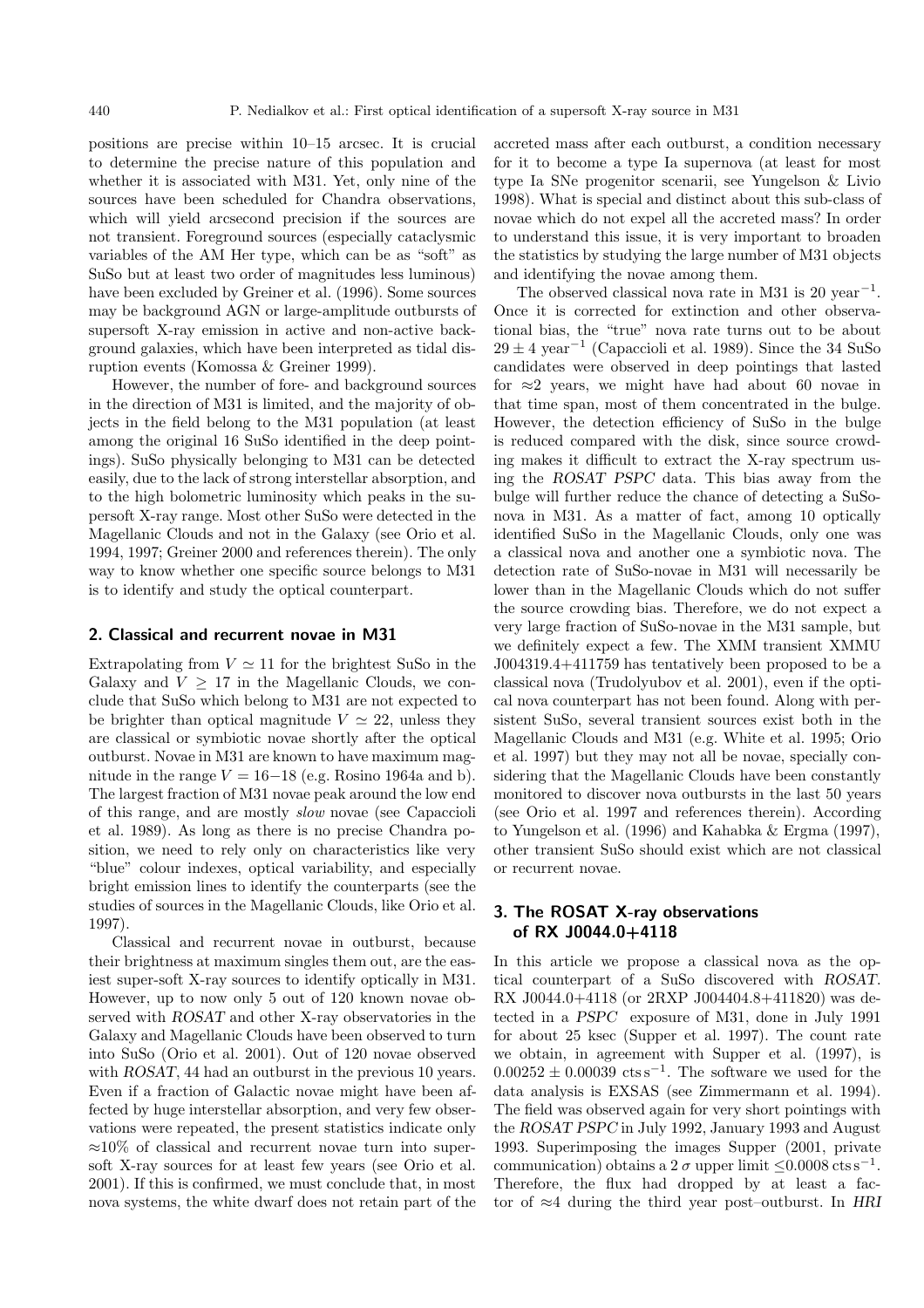images, including very deep exposures done in 1996, the source was not detected. The best  $3\sigma$  *HRI* upper limits of 1996 are  $\leq 0.0003$  counts s<sup>-1</sup>, corresponding to approximately  $≤0.0026 \text{ cts s}^{-1}$  in the *PSPC*. The rapid turnoff  $(t_{\text{SUSo}} \leq 3 \text{ years})$  in X-rays is not unusual for a post-outburst classical nova, as we described in Sect. 2. According to Kato (1997) 10 months  $\leq t_{\text{SUSO}} \leq 3$  years translate into constraints into the nova white dwarf mass: 0.80  $M_{\odot} \leq M \leq 1.05$   $M_{\odot}$  for low metallicity.

# **4. Discovery of an object in outburst in the field of RX J0044.0+4118**

Members of this team (see Orio et al. 2002 for preliminary results) conduct a project using the Wisconsin-Indiana-Yale-NOAO (WIYN) 3.5 m telescope, located at Kitt Peak, Arizona, to image the fields of the SuSo in M31. We obtain magnitudes of objects in the spatial error boxes of *ROSAT*, in different colours and usually with completeness limit  $\simeq 23-24$  in different filters. We observed the candidate SuSo in different bands, and as first and most important step we identify the objects with  $U$  and B excess and those that are variable.

The position of RX J0044.0+4118,  $\alpha_{(2000)}$ 0h 44m 4.76s and  $\delta_{(2000)} = +41^{\circ} 18' 20.2''$  in the *ROSAT* "rospspctotal" catalog of *PSPC* sources in HEASARC<sup>1</sup>, is only 1.6 arcsec distant from an object detected around 18th magnitude during observations of M31 performed in September 1990. Photometry of this field was published by Magnier et al. (1992) in the catalog of M31, obtained with CCD photometry done at the Mc-Graw Hill 1.3 m telescope of MIT at Kitt Peak, and later in an article by Nedialkov et al. (1996, see Table 1), based on plates taken at the Special Astrophysical Observatory (SAO) of the Russian Academy of Sciences 1 m telescope. By sheer chance, the dates of observation in 1990 were very close: September 17, September 19 (Magnier et al. 1992) and September 21 (Nedialkov et al. 1996). We note that the object is No. 24 in Nedialkov et al. (1996), and the position given in that paper has been revised here. Surprisingly, this object was not detected using the WIYN 3.5 m telescope in 1998 and 2000 (see Table 2). We joined efforts with different groups who have been observing M31 in the last 25 years and reviewed the observations before and after September of 1990. All the results are reported in Tables 1 and 2 (respectively, before and during, and after outburst).

The limiting magnitude is  $R > 20.4$  in a plate obtained with the MPI Calar Alto 0.8 m telescope on 1990 August 28 (see Table 1), only 19 days before the outburst detection. The completeness limit of the photometry in September of 2000 is  $V > 23.5$ . The maximum luminosity (equivalent to  $M_{\text{pg}} \sim 6.5$ ), the range of luminosity (rise by  $\Delta R \geq 2.9$  mag in about 3 weeks, decay by  $\Delta V = 0.79$  mag in less than 2 days and  $\Delta R > 2.5$  mag in 70 days, and

**Table 1.** Results of observations on different nights and years: date, telescope, band of the filter, absolute magnitude or upper limit of the nova candidate and of star No. 5, the brightest star in the *ROSAT* error circle. SAO = Special Astrophysical Observatory of the Russian Academy of Sciences, BAS = Bulgarian Academy of Sciences,  $MGH = McGraw-Hill$ ,  $MPI = Max Planck Institute (FRG)$ .  $\sigma$  is the error on the magnitude or colour index of the previous column. The asterisk near "0.8 MPI" indicates that an objective prism was mounted.

| $_{\rm date}$ | telescope                   | band             | $\mathrm{mag}(n)$ | mag(5)           |
|---------------|-----------------------------|------------------|-------------------|------------------|
| 1976/09/15    | $1.2 \text{ m}$ MPI         | $\overline{B}$   | >19.5             | >19.5            |
| 1976/11/15    | $1.2 \text{ m } \text{MPI}$ | $\boldsymbol{B}$ | >20.8             | $20.2 \pm 0.1$   |
| 1976/11/17    | $1.2\,\mathrm{m}$ MPI       | $\overline{B}$   | >22.1             | $20.2 \pm 0.1$   |
| 1976/11/20    | $1.2\,\mathrm{m}$ MPI       | $\boldsymbol{B}$ | >22.1             | $20.1\pm0.1$     |
| 1977/08/11    | $1.2 \text{ m}$ MPI         | $\bar{V}$        | >20.7             | $19.5 \pm 0.1$   |
| 1977/08/12    | $1.2 \text{ m}$ MPI         | $\boldsymbol{B}$ | >20.1             | $20.1 \pm 0.1$   |
| 1977/10/04    | $1.2 \text{ m } \text{MPI}$ | $\boldsymbol{B}$ | >21.0             | $20.2 \pm 0.1$   |
| 1980/10/15    | BAS                         | $\boldsymbol{B}$ | >22.0             | $20.0 \pm 0.1$   |
| 1981/10/03    | <b>BAS</b>                  | $\boldsymbol{B}$ | >21.2             | $20.1 \pm 0.2$   |
| 1981/10/04    | <b>BAS</b>                  | $\boldsymbol{B}$ | >21.8             | $20.2 \pm 0.2$   |
| 1981/10/05    | <b>BAS</b>                  | $\boldsymbol{B}$ | >21.2             | $20.0\pm0.2$     |
| 1982/07/22    | $1.2 \text{ m}$ MPI         | $\overline{B}$   | >20.9             | $20.2 \pm 0.1$   |
| 1982/11/09    | <b>BAS</b>                  | $\boldsymbol{B}$ | >22.0             | $20.5 \pm 0.1$   |
| 1982/11/13    | BAS                         | $\boldsymbol{B}$ | >22.0             | $20.0 \pm 0.2$   |
| 1982/11/22    | <b>BAS</b>                  | $\boldsymbol{B}$ | $> \!\! 21.5$     | $20.2 \pm 0.2$   |
| 1982/11/23    | <b>BAS</b>                  | $\overline{B}$   | $> \!\! 21.5$     | $20.0\pm0.2$     |
| 1982/12/05    | $0.8\,\mathrm{m}$ MPI       | $\overline{B}$   | >21.3             | $20.0 \pm 0.1$   |
| 1983/01/13    | <b>BAS</b>                  | $\boldsymbol{B}$ | >21.5             | $20.1 \pm 0.3$   |
| 1983/08/11    | <b>BAS</b>                  | $\boldsymbol{B}$ | >21.5             | $20.1 \pm 0.2$   |
| 1983/10/15    | <b>BAS</b>                  | $\boldsymbol{B}$ | >21.0             | $20.1 \pm 0.2$   |
| 1983/10/16    | BAS                         | $\boldsymbol{B}$ | >21.0             | $20.1 \pm 0.2$   |
| 1983/12/23    | $0.8 \text{ m}$ MPI         | $\overline{R}$   | $>\!\!19.7$       | $19.0 \pm 0.2$   |
| 1984/09/05    | $0.8\,\mathrm{m}$ MPI       | $_{\it R}$       | >19.0             | >19.0            |
| 1984/10/24    | <b>BAS</b>                  | $\boldsymbol{U}$ | >21.0             | $20.4 \pm 0.4$   |
| 1985/07/18    | <b>BAS</b>                  | $\boldsymbol{B}$ | >21.5             | $20.3 \pm 0.2$   |
| 1986/10/03    | <b>BAS</b>                  | V                | >20.5             | $19.1 \pm 0.2$   |
| 1986/11/02    | <b>BAS</b>                  | $\bar{V}$        | >21.2             | $19.1 \pm 0.1$   |
| 1987/10/27    | $0.8 \,\mathrm{m}$ MPI*     | $\boldsymbol{R}$ | $>\!\!17.5$       | $>\!\!17.5$      |
| 1990/06/29    | $0.8\,\mathrm{m}$ MPI       | $\boldsymbol{R}$ | >20.5             | $19.0\pm0.2$     |
| 1990/07/04    | $0.8\,\mathrm{m}$ MPI       | $\boldsymbol{R}$ | >20.5             | $19.0\pm0.2$     |
| 1990/08/02    | $0.8 \text{ m}$ MPI         | $\overline{R}$   | >20.4             | $19.0\pm0.2$     |
| 1990/08/17    | $0.8 \text{ m}$ MPI         | $\boldsymbol{R}$ | >19.5             | $18.9 \pm 0.2$   |
| 1990/08/28    | $0.8 \text{ m}$ MPI         | $\boldsymbol{R}$ | >20.4             | $19.0 \pm 0.2$   |
| 1990/09/17.44 | MGH                         | $\boldsymbol{R}$ | $17.71 \pm 0.02$  | $18.74 \pm 0.01$ |
| 1990/09/17.45 | MGH                         | I                | $17.37\pm0.01$    | $18.44 \pm 0.04$ |
| 1990/09/17.45 | MGH                         | $\bar{V}$        | $18.05\pm0.02$    | $19.21\pm0.03$   |
| 1990/09/17.45 | MGH                         | $\boldsymbol{B}$ | $18.43\pm0.04$    | $20.00\pm0.03$   |
| 1990/09/19.35 | MGH                         | $\bar{V}$        | $18.84 \pm 0.02$  |                  |
| 1990/09/19.36 | MGH                         | $\cal I$         | $18.39\pm0.02$    |                  |
| 1990/09/20.99 | $0.8\,\mathrm{m}$ MPI       | $\boldsymbol{R}$ | $17.65 \pm 0.08$  | $18.83 \pm 0.10$ |
| 1990/09/22.03 | $1 m$ SAO                   | $\boldsymbol{B}$ | $18.2 \pm 0.1$    |                  |
| 1990/12/12    | <b>MPI</b>                  | R                | $\geq$ 19.20      | $18.73 \pm 0.09$ |

 $\Delta V > 5.3$  mag in a few years) suggest a classical nova in M31, which must have had an outburst on 1990, between August 30 and September 17. The V magnitude was already decreasing in the 2 days following the first detection

<sup>1</sup> High-Energy Astrophysics Research Center located at the NASA Goddard Space Flight Center.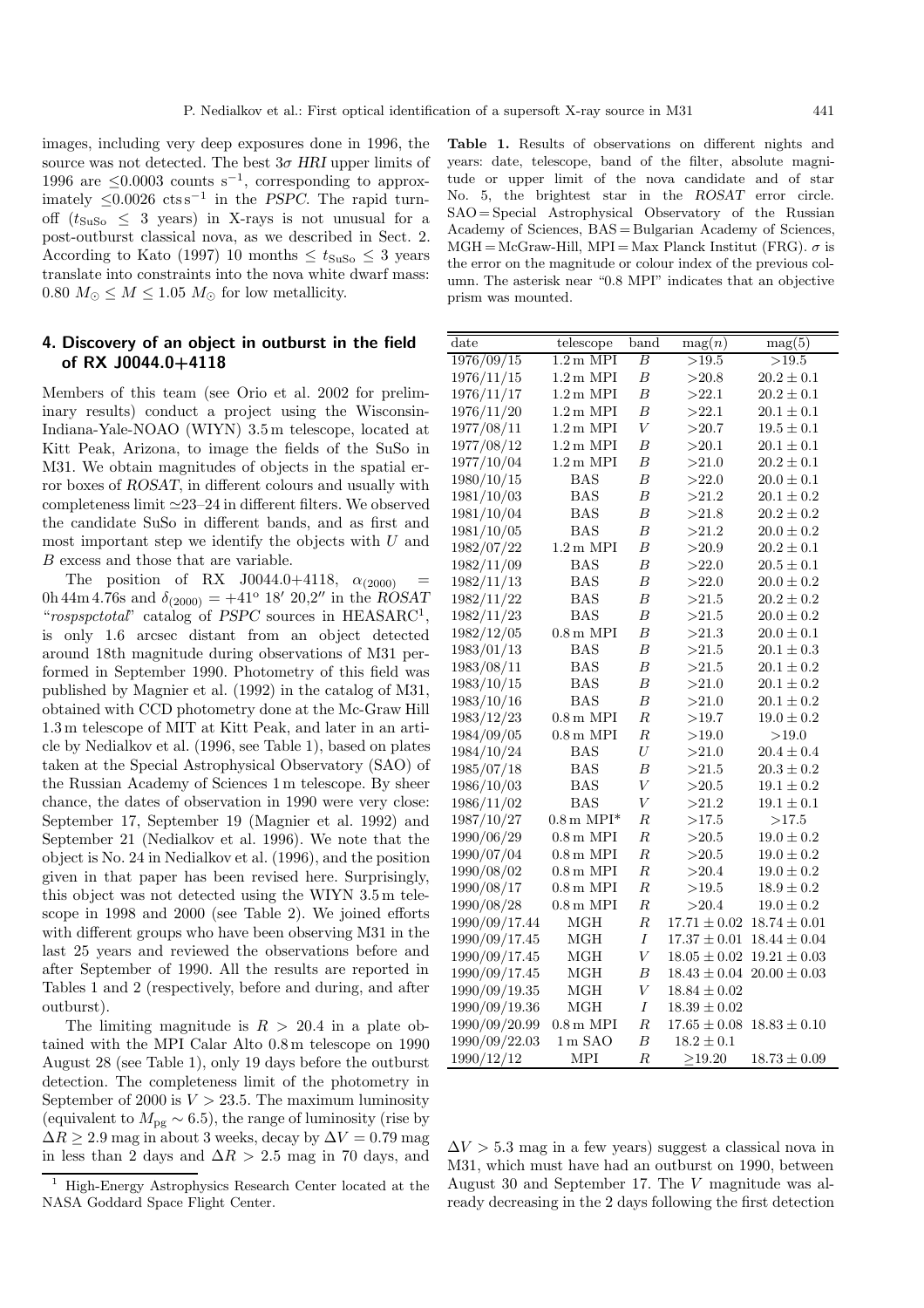**Table 2.** Same as in Table 1 for observations done since the beginning of 1991. The asterisk near "0.8 m MPI" indicates that an objective prism was mounted.

| $_{\rm date}$ | telescope               | band             | $\mathrm{mag}(n)$ | mag(5)           |
|---------------|-------------------------|------------------|-------------------|------------------|
| 1991/01/03    | $0.8\,\mathrm{m}$ MPI   | $\overline{R}$   | >19.3             | $18.72 \pm 0.07$ |
| 1991/01/18    | $0.8 \,\mathrm{m}$ MPI* | $\boldsymbol{R}$ | >19.8             | $18.8 \pm 0.2$   |
| 1991/06/19    | $0.8\,\mathrm{m}$ MPI   | $\boldsymbol{B}$ | >20.9             | $20.0 \pm 0.2$   |
| 1991/06/21    | $0.8\,\mathrm{m}$ MPI   | $\boldsymbol{B}$ | >21.1             | $20.2 \pm 0.2$   |
| 1991/08/09    | $0.8\,\mathrm{m}$ MPI   | $\overline{B}$   | >19.0             | $18.7 \pm 0.2$   |
| 1991/10/01    | $1m$ SAO                | $\boldsymbol{B}$ | >20.5             | $20.1 \pm 0.3$   |
| 1991/10/06    | $1m$ SAO                | $\boldsymbol{B}$ | >22.0             | $20.2 \pm 0.2$   |
| 1991/10/07    | $1m$ SAO                | В                | >22.0             | $20.2 \pm 0.2$   |
| 1991/10/09    | $1m$ SAO                | $\boldsymbol{B}$ | >21.4             | $20.4 \pm 0.2$   |
| 1991/10/12    | $1m$ SAO                | $\boldsymbol{B}$ | >22.0             | $20.0 \pm 0.1$   |
| 1991/10/29    | $0.8 \,\mathrm{m}$ MPI  | $_{\it R}$       | >20.5             | $18.8 \pm 0.2$   |
| 1991/11/11    | $0.8\,\mathrm{m}$ MPI   | $\boldsymbol{R}$ | >120.5            | $18.8 \pm 0.2$   |
| 1991/12/12    | $0.8 \,\mathrm{m}$ MPI  | $\boldsymbol{R}$ | >19.3             | $18.9\pm0.1$     |
| 1992/01/27    | $1\,\mathrm{m}$ SAO     | $\overline{B}$   | >21.5             | $20.3 \pm 0.2$   |
| 1992/01/28    | $1m$ SAO                | $\boldsymbol{B}$ | >21.0             | $20.0 \pm 0.2$   |
| 1992/02/01    | $0.8\,\mathrm{m}$ MPI   | $\boldsymbol{R}$ | >19.3             | $18.9 \pm 0.1$   |
| 1992/07/28    | $1m$ SAO                | $\boldsymbol{B}$ | >21.2             | $20.4 \pm 0.2$   |
| 1992/07/29    | $1m$ SAO                | $\boldsymbol{B}$ | >21.4             | $20.0 \pm 0.2$   |
| 1992/08/03    | $1m$ SAO                | $\boldsymbol{B}$ | >21.5             | $20.4 \pm 0.2$   |
| 1992/08/05    | $1m$ SAO                | $\boldsymbol{B}$ | >21.8             | $20.5\pm0.2$     |
| 1992/11/23    | $0.8 \,\mathrm{m}$ MPI* | $\boldsymbol{R}$ | >18.8             | $18.8 \pm 0.1$   |
| 1992/11/25    | $0.8 \text{ m}$ MPI     | $_{R}$           | >20.4             | $18.8\pm0.1$     |
| 1993/01/24    | $0.8 \,\mathrm{m}$ MPI* | $\overline{R}$   | >18.9             | $18.8 \pm 0.1$   |
| 1994/09/27    | $2\,\mathrm{m}$ BAS     | B                | >21.0             | $20.1 \pm 0.2$   |
| 1994/09/27    | $2\,\mathrm{m}$ BAS     | $\boldsymbol{B}$ | >21.0             | $20.1 \pm 0.2$   |
| 1994/09/28    | $2\,\mathrm{m}$ BAS     | $\overline{B}$   | >21.0             | $20.0 \pm 0.2$   |
| 1994/09/28    | $2\,\mathrm{m}$ BAS     | $\overline{B}$   | >21.0             | $19.9 \pm 0.2$   |
| 1996/10/10    | $0.8\,\mathrm{m}$ MPI   | $\bar{V}$        | >20.5             | $19.2\pm0.1$     |
| 1996/12/02    | $0.8\,\mathrm{m}$ MPI   | $\bar{V}$        | >19.7             | $19.3\pm0.1$     |
| 1997/10/30    | $0.8\,\mathrm{m}$ MPI   | $\bar{V}$        | >20.0             | $19.4 \pm 0.1$   |
| 1998/08/17    | <b>WIYN</b>             | $\boldsymbol{R}$ | >20.0             | $18.77 \pm 0.05$ |
| 1998/08/17    | <b>WIYN</b>             | U                | >20.2             | >20.2            |
| 1999/01/19    | $0.8\,\mathrm{m}$ MPI   | $\overline{V}$   | >19.7             | $19.3 \pm 0.1$   |
| 2000/08/28    | $0.8\,\mathrm{m}$ MPI   | $\bar{V}$        | >21.0             | $19.3 \pm 0.1$   |
| 2000/09/26    | <b>WIYN</b>             | $\bar{V}$        | >23.5             | $19.18 \pm 0.02$ |
| 2000/09/27    | WIYN                    | $\bar{V}$        | >23.5             | $19.19 \pm 0.02$ |
| 2000/09/27    | <b>WIYN</b>             | $_{\it R}$       | >22.0             | $18.77 \pm 0.03$ |
| 2000/10/02    | 6m SAO                  | В                | >22.5             | $20.08 \pm 0.02$ |
| 2000/10/02    | $6m$ SAO                | $\bar{V}$        | >23.0             | $19.20 \pm 0.01$ |
| 2000/10/02    | $6m$ SAO                | $\overline{R}$   | >22.5             | $18.74 \pm 0.01$ |
| 2000/10/02    | $6m$ SAO                | I                | >21.5             | $18.27 \pm 0.01$ |

on September 17, but perhaps the object was becoming slightly redder (it could have been due to dust formation) and definitely bluer (which is indeed expected for classical novae shortly after the outburst). However, the data in Table 1 are too sparse for definite conclusions. We note that the "fragment" of light curve we have is consistent with two different types of light curves. If we caught the nova at maximum, the few points we have could fall on the light curve of a slow nova, perhaps a nova with more than one peak (see novae No. 69 and No. 80 of Rosino 1973). Such a nova would probably belong to the thick disk or bulge population (Della Valle & Livio 1998). On the other hand, if instead we missed the maximum, and the maximum magnitude was  $V \simeq 16.5$ , the nova could be a fast one, like nova No. 52 of Rosino (1973), and would be probably associated with the disk population. The short turn–off time in X-rays seems to point at this second possibility as more likely. The position of our nova candidate is  $\alpha_{(2000)} = 0$ h 44m 04.71s  $\delta_{(2000)} = 41^{\circ}$  18' 21.7". Six different telescopes were used and yielded the results in Tables 1 and 2, in which the magnitudes of a nearby star (No. 5) are also reported: the 1.2 m and 0.8 m of the Max Planck Institute at Calar Alto, Spain, the 1 m telescope of the SAO (Russian Academy of Sciences), the 2 m telescope of the BAS (Bulgarian Academy of Sciences), the WIYN 3.5 m telescope at Kitt Peak in 1998 August and in 2000 September, and finally the 6 m telescope of the SAO in 2000 October. The WIYN observations were done with a single CCD in August 1998 and with the Mini-Mosaic Imager (4 frames in the mosaic, obtained with 2 CCDs of  $4096 \times 2048$  pixels, each read by two amplifiers) in 2000 September. An optical image obtained in 2000 September and the comparison with the plates taken during the outburst is shown in Fig. 1. The decline in luminosity of classical novae in M31 is on average slower than for Galactic novae. A decrease by more than 2.5 mag in 70 days, is only observed in about half of the M31 novae.

As it can be seen in Tables 1 and 2, we did not detect significant variability of star No. 5 and the apparent colour indexes do not suggest a very hot star (i.e. a competing "blue" candidate for the optical counterpart). Objects with larger magnitude than the completeness limit can still be detected in the different images (e.g. several stars at  $V = 24-24.5$  in the WIYN exposures of 2000 September), but the sample is not significant below the completeness limit, which we adopt as a  $\approx 3\sigma$  upper limit. In Table 3 we give the BV RI photometry for stars within the 15<sup> $\prime\prime$ </sup> radius error circle corresponding to the  $3\sigma$ *ROSAT* position of RX J0044.0+4118, detected in at least two different bands with  $V \leq 23.5$ . The V magnitude, the colour indexes  $V-R$  and  $R-I$  and their  $1\sigma$  errors. The second column reports the angular distance in arcsec from the position of the supersoft X-ray source, the last column reports the number in the catalog by Magnier et al. (1992). The nova candidate is star No. 2.

Comparing the WIYN exposures taken in two consecutive nights in 2000, in two consecutive nights in 1998, in 1990 by Magnier et al. (1992) and by Nedialkov et al. (1996), we did not find other variable objects in the spatial error box of the *PSPC* over time scales of a day or years. There are 13 other "blue" stars in Table 3  $(B - V \le 0.4)$ which we consider OB-candidates. For the stars in Table 3, detected both in the  $R$  and  $I$  passband, we plotted in Fig. 2 a colour-magnitude diagram. We also plotted the Zero Age Main Sequence and the evolutionary tracks (from Pols et al. 1998, transformed in I versus  $R - I$  using the Basel interactive server, see Lejeune et al. 1997), for  $M = 2$  and 4  $M_{\odot}$ , adopting the average foreground extinction towards M31  $E(B - V) = 0.062$  (see Schlegel et al. 1998). In Fig. 3 we plotted instead a colour-colour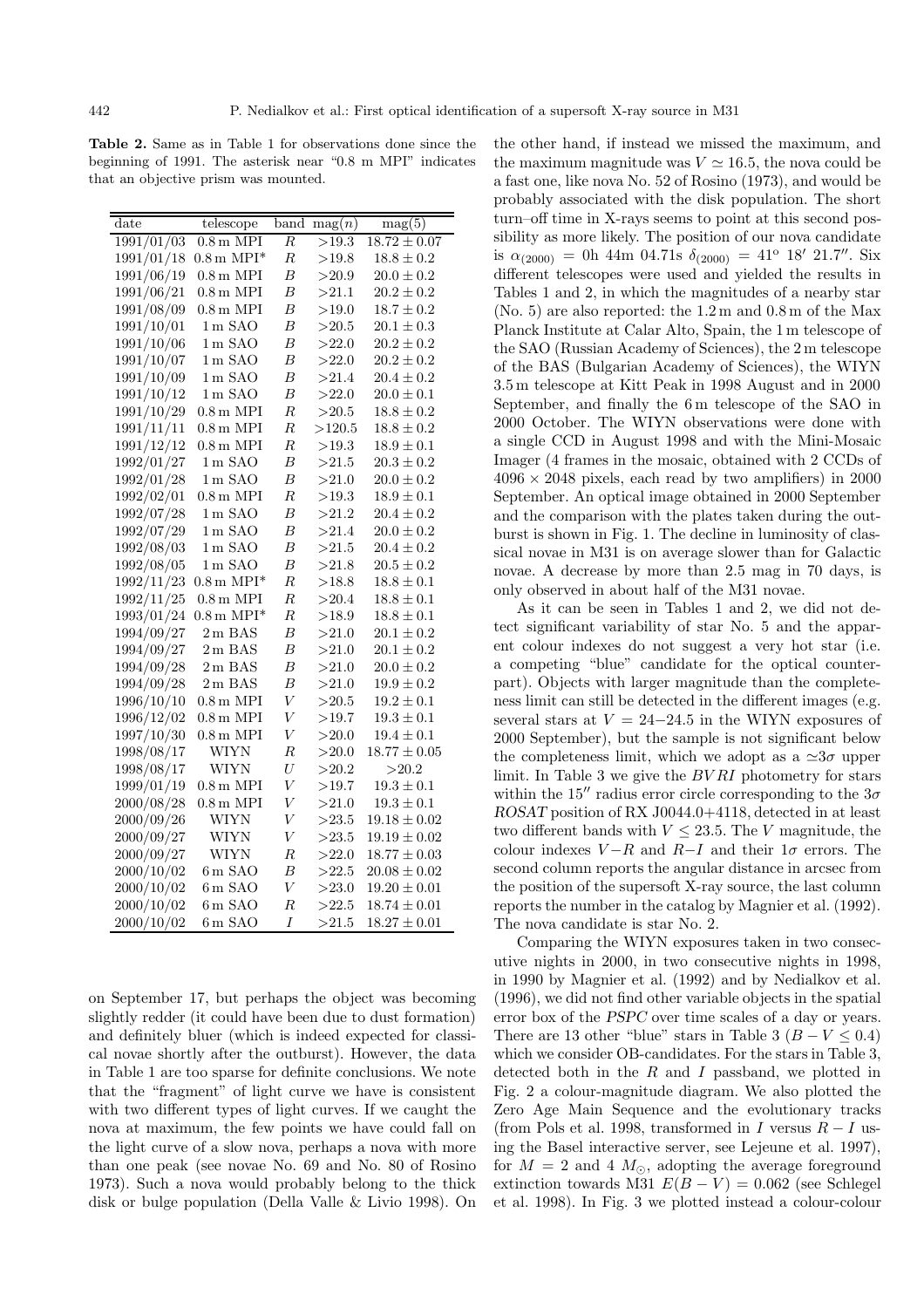

**Fig. 1.** A 15" error circle around the *ROSAT* position of the supersoft X-ray source RX J0044.0+4118 is plotted here on different images. The small image on the left **a)** was obtained in B band by Nedialkov et al. (1996) on September 21 1990 and image **c)** which is a part of **b)** was obtained in the V band with the WIYN 3.5 m telescope in 2000 September. The position of the putative nova is indicated by the open square (as measured by Nedialkov et al. 1996) and by the "X" (as measured by Magnier et al. 1992) and in Table 3 we report the photometric measurements obtained for all the stars in the error circle. We show in **c)** the brightest stars of Table 3.

diagram for the stars with  $B, V$  and I detections. In both figures we show the position of star No. 2, our candidate nova, when it was observed in September of 1990. Because most stars detected in the three colours  $B, V$  and  $I$  are very faint, the points are spread in Fig. 3, with large errorbars. Fourteen stars in the figure deviate from the expected range of the extinction law. However, this could be due to blending with neighbouring stellar images (low mass OB star on the main sequence and AGB star).

It can be clearly seen that the nova candidate stands out in the upper left corner in the colour-magnitude plot (Fig. 2) and that it had typical colours of a not heavily absorbed nova (Fig. 3; note that we consider  $E(B-V) = 0.16$ )



**Fig. 2.** Color-magnitude diagram for 77 stars with RI photometry in Table 3. The approximate location of ZAMS at the distance modulus  $(m - M)_0 = 24.47$  of M31 (Stanek & Garnavich 1998) is shown. The evolutionary tracks for  $M = 2$ and 4  $M_{\odot}$  are also plotted (see text). The arrow indicates the reddening vector corresponding to the classical extinction law of Mathis (1990), and  $R_V = 3.1$ . The filled circles represent the magnitudes and colours of the candidate nova on Sept. 17 1990, and of the two brightest stars (No. 5 and 53) within the  $15''$ error circle from the nova. On the right the average errors for different values of  $V$  are shown.

intrinsic to M31). The variability time scales we sampled for the putative nova are several years by comparisons with different telescopes; with WIYN alone we sampled  $\approx$ 2 years between 1998 and 2000, 1 day, and few minutes over a 2 hour period. The only detection and the only outburst we discovered are the ones of 1990 September 17–21.

Finally, we would like to add a few remarks about the stellar population within the  $15''$  error circle. Figure 2 shows that it is dominated by an old disk population (71 of total 86) of AGB stars, clumped around the values  $(R - I) = 1.2$  and  $I = 20.5$  and belonging to the "Tip of the AGB" (see HST photometry by Sarajedini & Duyne 2001). The interval between the evolutionary tracks (Pols et al. 1998) for 2 and 4 solar masses and  $0.9 < (R - I) < 1.6$  corresponds to stellar ages in the range of 0.2–1.5 Gyr. Most of the other 15 stars (excluding the nova) could be OB stars according to different colour criteria (such as  $(B - V) < 0.4$ , for example). The *ROSAT* error circle is located out of the boundaries of OB associations in M31 and there are no indications of recent star formation. Moreover, we also obtained an  $H\alpha$ image with the WIYN telescope in 2000 September, and failed to detect any diffuse nebulosity, which seems to exclude the presence of an HII region other than No. 23 of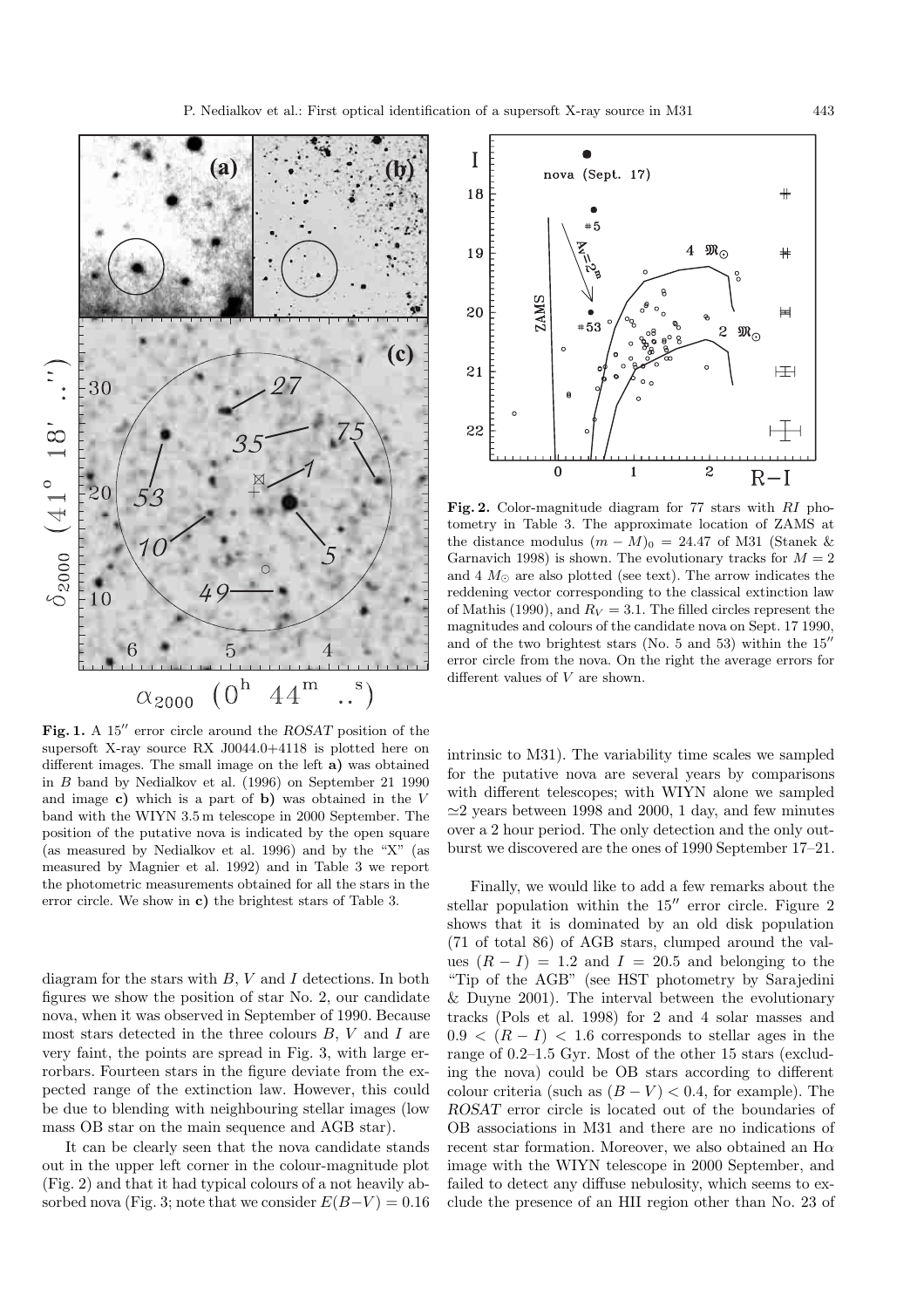

**Fig. 3.** Two-colour diagram for the 37 stars from Table 3 with  $BVI$  photometry. The solid line is the location of supergiant stars and the long dashed line is the location of main sequence stars (Bessell 1990). The two arrows represent the reddening vector typical for the "diffuse"  $(R_V = 3.1)$  and the "dense"  $(R_V = 6.0)$  interstellar medium (Mathis 1990). The open circle indicates the position of the candidate nova in this diagram on Sept. 17, 1990 and the two filled circles indicate the positions of stars No. 5 and 53 in September of 2000. The mean locus for Galactic novae at maximum,  $(B - V)_{o} = 0.15$ (Cohen 1985), is marked with an "X".

Table 3, k282. Star No. 5, the brightest one in the field  $(V = 19.2)$ , could be a reddened OB supergiant although neither apparent colour indexes nor dereddening according to the classical extinction law  $(R_V = 3.1)$  suggest a very hot star. Examining a 25 times larger area centered at the X-ray source position and comparing it with the possible foreground contamination (negligible for a circle with a radius of  $15$ <sup>"</sup>) leads to only a  $10\%$  probability that star No. 5 belongs to the Galaxy. It is more likely to be an OB star in M31. Star No. 53 it is the brightest M31 main sequence OB candidate, at  $V = 20.6$ . Its absolute magnitude could be as large as  $M_V = -5.8$  after dereddening with  $A_V = 2$  mag. Some of the other blue star candidates are too faint to be detected in shorter wavelengths and they are not shown in Fig. 2.

## **5. The probability of a random coincidence**

Although probably only 10% of all classical and recurrent novae turn into SuSos (see Orio et al. 2001), and our colour index and variability study with the WIYN can detect only up to  $\approx 50\%$  of all possible SuSo counterparts (we estimate the rest to be at  $V \leq 24.5$ ) we are able to show that the possibility of a random spatial coincidence between the proposed nova and RX J0044.0+4118 is not high. About 85% of the novae discovered in M31 are located within 12 arcmin from the center of M31. Their number decreases with distance from the center. RX J0044.0+4118 is at a distance 15.29 arcmin from the center of M31, which we consider to be  $\alpha_{(2000)} = 0h$  42m 44.16s and  $\delta_{(2000)} = 41^{\circ} 16' 08.6''.$  From the data published by Capaccioli et al. (1989), we estimate that the probability that one of the novae in outburst and observed in one year falls in a 15 arcsec spatial error box at a distance 15.29 arcmin from the center of M31 is only  $\approx$ 1.5 × 10<sup>-4</sup>, or in other words in  $10^5$  years we expect only 15 novae in the error box. Even smaller is the probability of random coincidence with a recurrent nova. Della Valle & Livio (1996) have shown that the ratio between the rate of outbursts of recurrent and classical novae is in the range 0.1– 0.3, thus the probability to run into a non-physical coincidence is not larger than 0.05% Assuming that the constant bolometric luminosity phase lasts for the upper limit we have on the life of RX J0044.0+4118 as SuSo, 3 years, we obtain a 0.05% probability to detect a nova within a 15 arcsec spatial error box of a SuSo, without being physically associated with it. We point out that this is even a very conservative conclusion, assuming that *all* the sources discovered in the M31 direction belong to the galaxy and all novae turn into SuSo. However, since observational estimates suggest that only about 10% of novae are detectable for few years in supersoft X-rays, it is likely that the probability of a random coincidence is even smaller than quoted above, probably of the order of ∼0.01%.

### **6. Conclusions**

The nature of the population of SuSo in M31 is still to determine, and in this article we "broke the ice" by proposing the identification of one of the sources, RX J0044.0+4118, with a candidate classical nova, which must have been in outburst 10 months before the *ROSAT* observations. Since the statistics on Galactic novae are still very incomplete, it is important to determine how frequently extragalactic novae turn into SuSo and how they contribute to the SuSo population in near-by galaxies. Moreover, this object would be only the sixth classical nova ever observed to become a SuSo (four were observed in the Galaxy and one in the LMC). Turn-off in supersoft X-rays occurred after about two years, which makes this object similar to the Galactic nova V1974 Cyg (Krautter et al. 1996).

Acknowledgements. We thank the following colleagues: R. Casalegno of INAF-Turin Observatory for his help with the mosaic photometric software in the early stage of this project, G. Ivanov and P. Kunchev for providing us with the M31 plates, obtained with the 2 m telescope of the BAS, R. Supper for the information on the second *ROSAT* survey of M31, C. Markwardt for computer support. This research has made use of the Simbad database, operated at CDS, Strasbourg, France. M. Orio acknowledges funding of the University of Wisconsin College of Letters and Sciences, of the Italian Space Agency (ASI) and a grant of the Italian Ministry of Instruction,